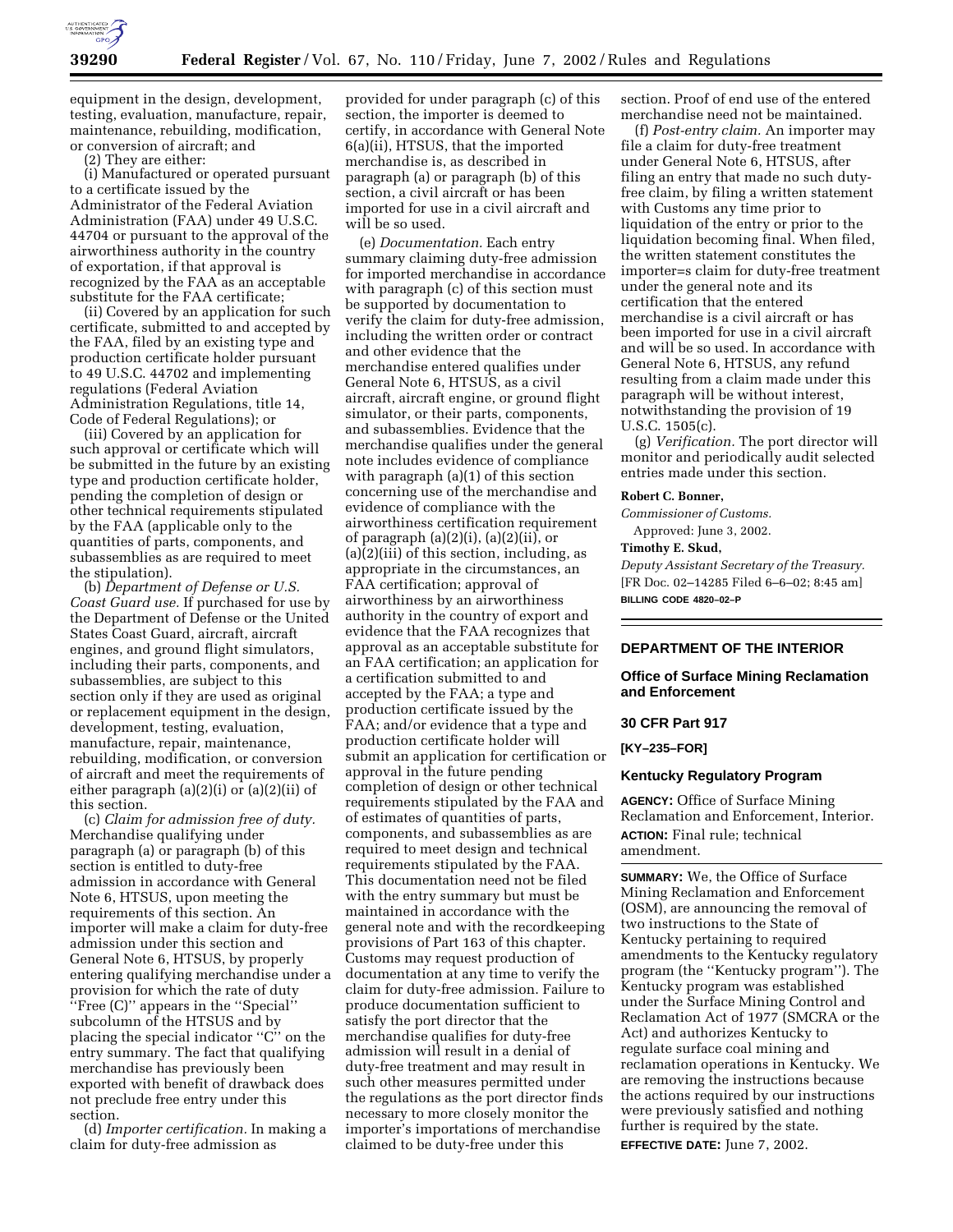## **FOR FURTHER INFORMATION CONTACT:**

William J. Kovacic, Field Office Director; Telephone: (859) 260–8400; Email: *bkovacic@osmre.gov.*

### **SUPPLEMENTARY INFORMATION:**

I. Background on the Kentucky Program II. Purpose of the Rule III. Procedural Determinations

## **I. Background on the Kentucky Program**

Section 503(a) of the Act permits a state to assume primacy for the regulation of surface coal mining and reclamation operations on non-Federal and non-Indian lands within its borders by demonstrating that its State program includes, among other things, ''a State law which provides for the regulation of surface coal mining and reclamation operations in accordance with the requirements of the Act \* \* \*; and rules and regulations consistent with regulations issued by the Secretary pursuant to the Act.'' See 30 U.S.C.  $1253(a)(1)$  and  $(7)$ . On the basis of these criteria, the Secretary of the Interior conditionally approved the Kentucky program on May 18, 1982. You can find background information on the Kentucky program, including the Secretary's findings, the disposition of comments, and conditions of approval in the May 18, 1982, **Federal Register** (47 FR 21404). You can also find later actions concerning Kentucky's program and program amendments at 30 CFR 917.11, 917.12, 917.13, 917.15, 917.16, and 917.17.

### **II. Purpose of the Rule**

During the course of implementing SMCRA, we occasionally issue new regulations that may result in the state having to amend its approved program. A state on its own initiative may also amend its approved program. When either situation occurs, we review the amendment submitted by the state and determine if it meets the requirements of SMCRA. When it does, it is approved and when it does not, it is not approved and instructions are issued to the state on new amendments that are required. These instructions are codified in our regulations at 30 CFR 917.16 for the Kentucky program. The instructions should be removed once the requirement is satisfied either by the submission and approval of a new amendment, or by a change in circumstances such as the issuance of new regulations by OSM or the enactment of new legislation. Occasionally, we neglect to remove the instruction and by this rulemaking will remove instructions that are no longer required for the reasons that follow.

At 30 CFR 917.16(d)(1), Kentucky was required to remove the word ''abated'' or otherwise clarify that the rule at 405 Kentucky Administrative Regulations  $(KAR)$ 7:090 section 3(4)(a) applies to abated and unabated violations to comply with the Federal regulations at 30 CFR 845.20. The Federal regulations require any person who chooses not to contest the fact of a violation (whether abated or not) or the assessment to pay the assessment in full within 30 days of the date the final assessment order was mailed. Kentucky has since made numerous changes to its hearing regulations, including the removal of 405 KAR 7:090. We approved the changes on August 6, 1993 (58 FR 42601). Kentucky's current regulations at 405 KAR 7:092 section 3(4)(a) state, in part, that if a person chooses not to contest the assessment, a finding will be made that the person has waived all rights to an administrative hearing, and the fact of the violation is deemed admitted. Because Kentucky no longer refers to ''abated'' violations, the requirement codified at 30 CFR 917.16(d)(1) is hereby satisfied and the instruction should be removed. 30 CFR 917.16(f) required a program change to 405 KAR 8:010 sections 5(1)(c) and (d) to require that information required by sections 2 and 3 of 405 KAR 8:030 and 8:040 be submitted on any format prescribed by OSM, as well as any format prescribed by the Cabinet. On December 19, 2000 (65 FR 79582), we removed the requirement that states must submit information on forms approved by OSM. The requirement codified at 30 CFR 917.16(f) is no longer necessary and the instruction should have been removed.

### **III. Procedural Determinations**

# *Administrative Procedure Act*

This final rule has been issued without prior public notice or opportunity for public comment. The Administrative Procedure Act (APA) (5 U.S.C. 553) provides an exception to the notice and comment procedures when an agency finds that there is good cause for dispensing with such procedures on the basis that they are impracticable, unnecessary or contrary to the public interest. We have determined that under 5 U.S.C. 553(b)(3)(B), good cause exists for dispensing with notice of proposed rulemaking and an opportunity for public comment. This rule is technical in nature and non-controversial. It merely removes from our regulations instructions to the state pertaining to amendments to the Kentucky program that were required. As previously mentioned, Kentucky satisfied one

requirement, and the Federal regulations no longer contain the other. The instructions in our regulations should, therefore, be removed. For these same reasons, we believe there is good cause under 5 U.S.C. 553(d)(3) of the APA to have the rule become effective on a date that is less than 30 days after the date of publication in the **Federal Register**.

#### *Executive Order 12630—Takings*

This rule is a technical amendment and does not have takings implications.

### *Executive Order 12866—Regulatory Planning and Review*

This rule is exempt from review by the Office of Management and Budget under Executive Order 12866.

## *Executive Order 12988—Civil Justice Reform*

The Department of the Interior has conducted the reviews required by section 3 of Executive Order 12988 and has determined that this rule meets the applicable standards of subsections (a) and (b) of that section.

#### *Executive Order 13132—Federalism*

This rule is a technical amendment and does not have Federalism implications.

## *Executive Order 13211—Regulations That Significantly Affect the Supply, Distribution, or Use of Energy*

On May 18, 2001, the President issued Executive Order 13211 which requires agencies to prepare a Statement of Energy Effects for a rule that is (1) considered significant under Executive Order 12866, and (2) likely to have a significant adverse effect on the supply, distribution, or use of energy. Because this rule is exempt from review under Executive Order 12866 and will not have a significant adverse effect on the supply, distribution, or use of energy, a Statement of Energy Effects is not required.

### *National Environmental Policy Act*

This rule does not require an environmental impact statement because section 702(d) of SMCRA (30 U.S.C. 1292(d)) provides that agency decisions on proposed state regulatory program provisions do not constitute major Federal actions within the meaning of section 102(2)(C) of the National Environmental Policy Act (42 U.S.C. 4332(2)(C)).

## *Paperwork Reduction Act*

This rule does not contain information collection requirements that require approval by OMB under the